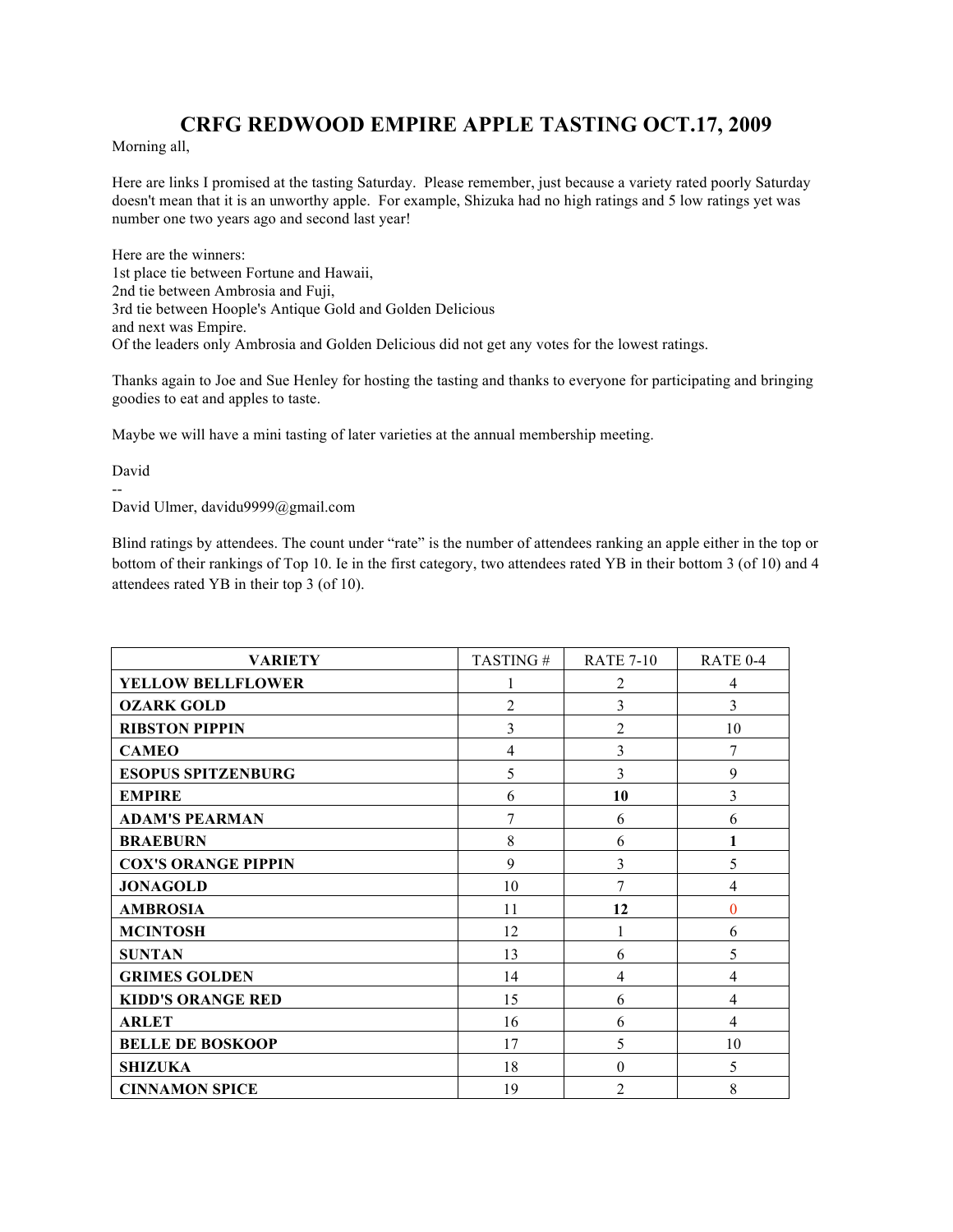| <b>UNKNOWN</b>                      | 20             | 5                | 5              |
|-------------------------------------|----------------|------------------|----------------|
| <b>ERWIN BAUER</b>                  | 21             | $\overline{2}$   | 10             |
| <b>HOOPLE'S ANTIQUE GOLD</b>        | 22             | 11               | 1              |
| <b>SPIGOLD</b>                      | 23             | 8                | $\overline{2}$ |
| <b>CONNELL RED</b>                  | 24             | $\overline{2}$   | 5              |
| <b>LIBERTY</b>                      | 25             | 7                | $\overline{0}$ |
| <b>RHODE ISLAND GREENING</b>        | 26             | 8                | 7              |
| <b>SPARTAN</b>                      | 27             | 8                | $\mathbf{1}$   |
| <b>FORTUNE</b>                      | 28             | 14               | 1              |
| <b>ROME BEAUTY</b>                  | 29             | 3                | $\overline{7}$ |
| <b>TOMPKINS COUNTY KING</b>         | 30             | $\boldsymbol{0}$ | 13             |
| <b>WALTANA</b>                      | 31             | 5                | 7              |
| <b>GOLDEN RUSSET</b>                | 32             | 5                | $\overline{2}$ |
| <b>WHITE WINTER PEARMAIN</b>        | 33             | $\overline{4}$   | $\overline{4}$ |
| <b>HAWAII</b>                       | 34             | 14               | $\mathbf{1}$   |
|                                     |                |                  |                |
| <b>GRANNY SMITH</b>                 | A              | $\boldsymbol{0}$ | 11             |
| <b>RED DELICIOUS, OLD FASHIONED</b> |                |                  |                |
| (HAWKEYE)                           | $\overline{B}$ | 5                | 8              |
| <b>FUJI</b>                         | D              | 12               | $\overline{2}$ |
| PINK LADY                           | E              | $\overline{4}$   | 6              |
| <b>GOLDEN DELICIOUS</b>             | F              | 11               | $\overline{0}$ |
| <b>ANANAS REINETTE</b>              | G              | 6                | 6              |
| <b>WICKSON CRAB</b>                 | I              | 5                | $\overline{4}$ |
| <b>RUBINETTE</b>                    | J              | 8                | $\theta$       |

**ADAM'S PEARMAN** is an English variety sent to the London Horticultural Society in 1826 by Robert Adams with the name Norfolk Pippin. Robert Hogg in The Fruit Manual states it originated in Herefordshire, where it was called Hanging Pearmain. The medium sized, long-conical shaped fruit is streaked red on a yellow background or an orange flush over yellow/gold stripes and covered with a thin brown russet; has a rich, nutty, firmly textured flesh. It is an excellent garden tree with particularly attractive flowers. There are conspicuous lenticels of white or grey russet dots. The creamy white flesh is firm, crisp and tender with a rich and sugary taste. Regular bearing, the tree matures small in size and fruits profusely on long slender shoots, but it is particularly easy to shape by pruning. Very hardy, this **dessert apple** exhibits some resistance to scab infection. The skin is dry and slightly rough. There is a biennial tendency. It grows well in heavy clay soil and will ripen in September.

**AMBROSIA** is a relatively new cultivar of apple originating in British Columbia in the early 1980s. It is medium to large in size and has mostly red coloration, with yellow patches. It has cream-colored, firm meat with a sweet, crisp, aromatic flavor reminiscent of pear and low acidity. Ambrosia harvest is mid to late season. Trees are hardy and no major disadvantages have yet been identified. The Ambrosia strain was first cultivated by the Mennell family of Similkameen Valley, British Columbia, who discovered the apple growing in their orchard.

**ANANAS REINETTE** is an old variety probably of Dutch origin first recorded in 1821. Formerly grown in Germany where it was popular as a dessert and culinary apple as well as for juice. Small round fruit. Golden yellow skin with russet freckles. Attractive looking with crisp, juicy, yellowish white flesh. Sweet sharp taste developing into a pineapple flavor as the name implies. Moderately vigorous, upright, free spurring tree. Good cropper.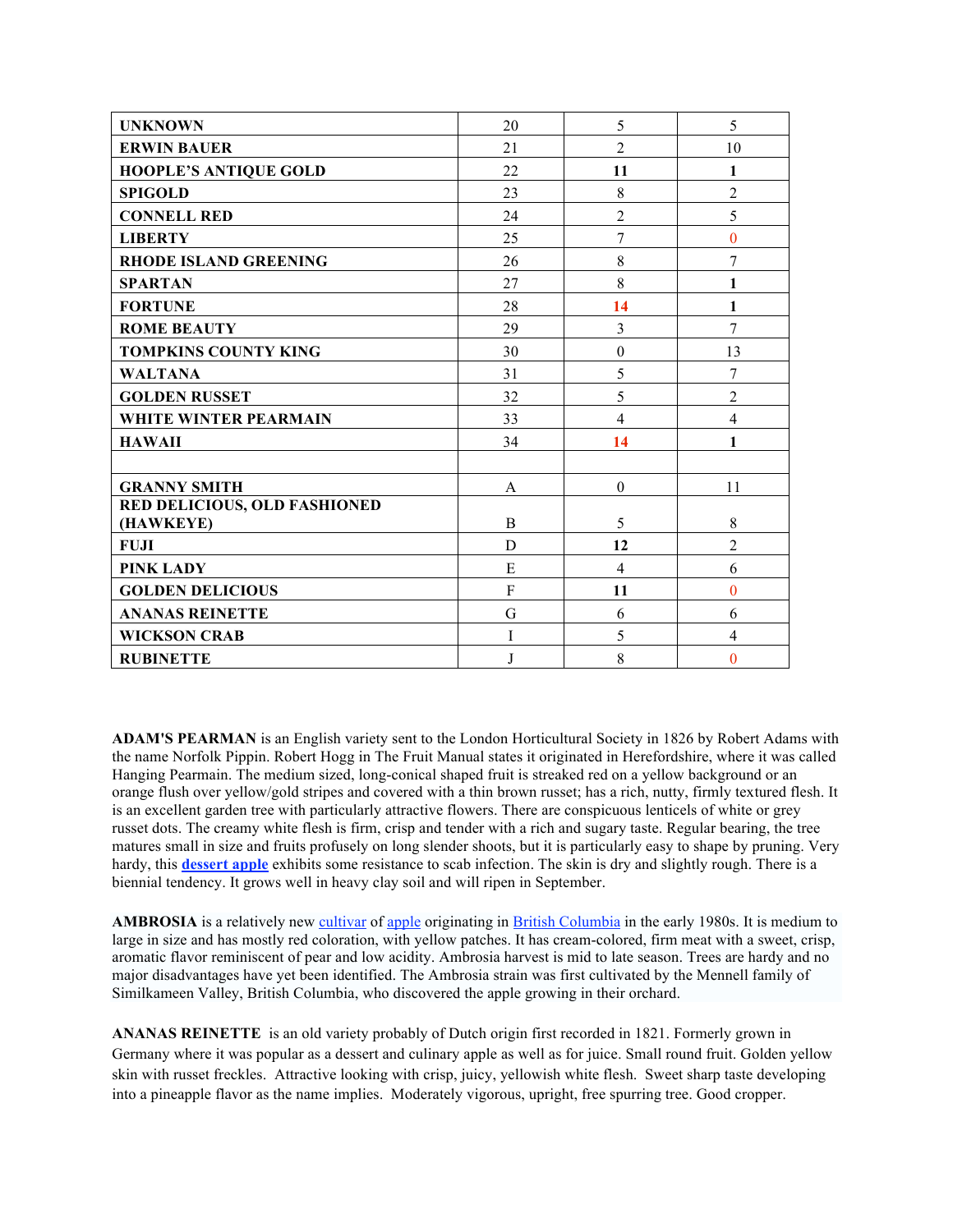**ARLET** or Swiss Gourmet came from the Switzerland Research Station in the early 1980s. This **dessert apple** is a cross of Golden Delicious and Idared. Moderate size and very productive, and annual if thinned. Susceptible to apple scab fungus and powdery mildew. Fruit is medium, mild, sweet flavor. Matures late August. Stores about two to three months at 32 degrees.

**BELLE DE BOSKOOP** originated as a seedling in the Ottolander family nursery at Boskoop, Holland. It was probably brought to America in the 1870s, and may be a bud sport of Reinette de Montfort. The large, moderately vigorous tree, which grows large even on dwarfing rootstock, has open and drooping branches. The fruit is oblate and regular in shape, and the greenish-yellow skin is blushed and mottled a bright red with darker red stripes. The base is covered with a brown russet that extends in a net pattern over the surface, and the skin is very dry to the touch. The creamy-white flesh of this **dessert apple** is coarse, tender, juicy and crisp, with a subacid flavor. The vitamin C content is 7.30 mg/100 gr. A triploid that requires a pollinator, it bears heavily but may be slow to begin to bear. It ripens in late September.

**BRAEBURN** was introduced in New Zealand in 1952, is of unknown parentage, but is speculated to be an open pollinated seedling of Lady Hamilton. Red striped with a red blush on a yellow background, the pale cream-colored flesh is crisp and juicy, breaking off cleanly in chunks when eaten. Flavor has a sweet-tart balance. Truncate in shape, it tends to grow more elongated in colder regions. The tree grows vigorously until it fruits, and then growth becomes moderate. The tree branches heavily from the central leader; therefore, the dominance of the central leader must be maintained by removal of many of the top third tree limbs. It is a heavy bearer that comes into bearing early. Proper thinning and pruning can control the tendency toward biennial bearing. It is ready to harvest about 180-185 days after full bloom. The tree is one-quarter or smaller at maturity than a Gala or Fuji on the same rootstock. It is susceptible to scab and mildew, also fireblight, bitter pit and sunburn. There is little preharvest drop. An excellent **dessert fruit**, it is suitable for **culinary use** and can be used for little-sugar or no-sugar applesauce. Ripens in October before Fuji.

**CAMEO** is a cultivar of apple, discovered by chance by the Caudle family in a Dryden, Washington orchard in 1987. Its parentage is uncertain; it may be a cross between a Red Delicious and a Golden Delicious, since it was found near orchards of those fruits; <sup>[1]</sup> it also appears similar to the original Delicious cultivar. It is bright red striped over creamy orange, firm and crisp with an aromatic flavor. It is rapidly becoming a favorite, and is now among the top ten most grown apples in Washington.

**CINNAMON SPICE** Named for its rich, distinct cinnamon flavor, this apple tastes similar to an apple pie. Found near Bolinas, CA by Jesse Schwartz. Exceptionally sweet, medium in size, wine-red fruit with some yellow hue. Tree of medium vigor, with upright shoots.

**CONNELL RED** The Connell Red apple, a variety adapted to the severe climate of Minnesota and Wisconsin, was formally named in October 1957. It is believed to be a red sport of Fireside, according to W. H. Alderman (formerly with the University of Minnesota), and was first discovered in 1949 by Mr. William Connell, in his orchard at Menomonie, Wisconsin. Like Fireside, Connell Red is very hardy, productive, with fruit that is good in flavor and keeps well. Harvest: September - October; Season: October – April

**COX'S ORANGE PIPPIN** was raised by Richard Cox (1777-1845) as a seedling of Ribston Pippin at Colnbrook Lawn, near Slough, Bucks, England, and was noted in 1830. The skin is thin, yet tough, smooth and colored a dull orange-red. As the apple matures, it brightens in color and is often more red than orange. Sometimes there is a surface russeting. The flesh is tender, crisp and yellow, with a sweet, slightly subacid flavor. This aromatic apple is considered one of the **classic dessert apples** of the world. The flavor is enhanced by ripening off the tree. It bears heavily and annually on a moderately vigorous tree, which is susceptible to scab and mildew. The growth is upright and slender with small leaves that have dull, fine serrations. The bark is a reddish olive color. Since it blooms late and there is a heavy rebloom, it is a reliable bearer in frost-prone areas. Golden Delicious is a good pollinator. The vitamin C content is 10.50 mg/100 gm. Cox's Orange Pippin is a parent of many esteemed varieties, including Ellison Orange Pippin, Holstein, Ingrid Marie, Freyberg, Golden Nugget, Kidd's Orange Red (which is a parent of Gala) and Cherry Cox. Interestingly, the seeds are sometimes loose in the so-called pip pocket and can be heard when shaken. It ripens in September.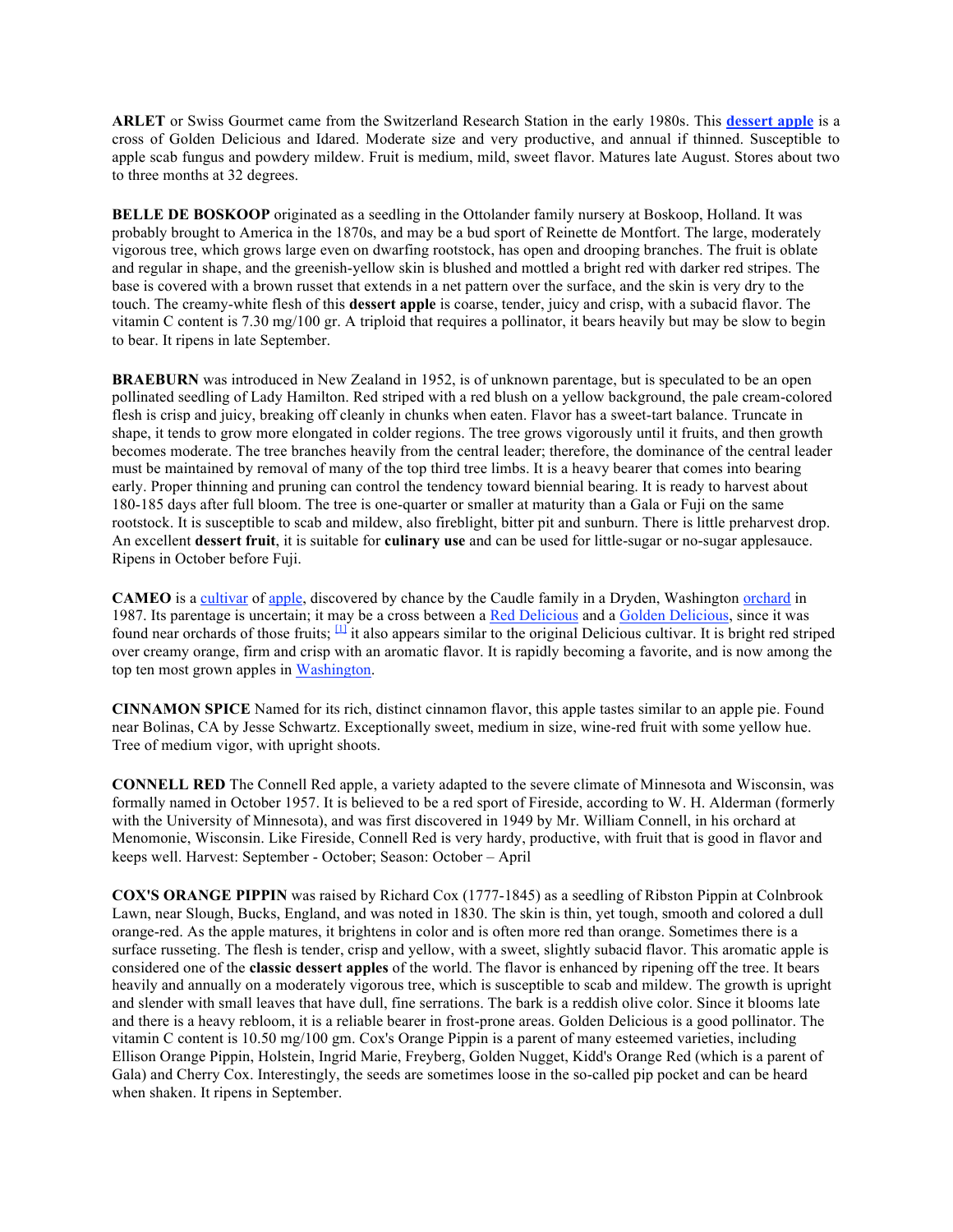**EMPIRE** is a cross between a McIntosh and Red Delicious. It is a medium-sized, attractive, dark red, juicy, firm, crunchy and sweet apple. They are ripe during September and October, and will keep until January. The variety came from a cross between the varieties McIntosh and Red Delicious and was released by Cornell University's Agricultural Experiment Station, in Geneva, NY in 1966. It is arguably is the most successful apple variety ever released by the New York State Agricultural Experiment Station.

**ERWIN BAUER** was raised at the Kaiser-Wilhelm-Institut, Muncheberg Mark, Germany, in 1928, and was named in 1955. It is an open-pollinated seedling of Duchess of Oldenburg, and was named for the founder of the plant institute in Muncheberg. Medium in size, the deep-yellow skin is flushed, and streaked red-brown. The yellow flesh of this **dessert apple** is especially hard and crisp, with a light, sweet, aromatic flavor. It has the high flavor of the Cox's Orange Pippin and ripens in late September

**ESOPUS SPITZENBURG** originated in Esopus, Ulster County, New York, in the latter part of the 18th century and has the reputation as a favorite **dessert apple** of Thomas Jefferson. He ordered 12 trees of the variety from William Prince's Flushing, Long Island, Nursery in 1790 to plant at Monticello. "Spitz" is likely one of the parents of the Jonathan and is classified in the Baldwin apple group. It is a large apple, oblong in shape, smooth-skinned and colored a lively, brilliant red, approaching scarlet. It is covered with small yellow specks. In hot and humid regions, the color is not as pronounced. The yellow flesh is rich, juicy, and sprightly, and in taste tests, it usually ranks very high. A shy bearer on slender, willowy limbs, this biennial bearer needs a pollinator. The upright growing tree is moderate in vigor with olive-colored bark, and the dull leaves are folded with irregular shallow serrations. The branches have wide crotch angles and are long and drooping. It is susceptible to fireblight, and if left on the tree too long, it will develop a condition called Jonathan Spot, which are brown skin-deep marks that detract from its appearance. Scab, canker and collar rot are also problems of this classic dessert fruit. It ripens over a few weeks in late September and early October.

**FORTUNE** is new from Cornell, N. It a Northern Spy and Empire cross which does not possess the major problems of either parent. The fruit is large, maroon-red, conic, with a wonderful flavor. The tree is much like Empire with stronger branches. This **dessert apple** ripens with Red Delicious in September. Preharvest drop can occur in warmer districts. Named and introduced in 1995.

**FUJI** is a cross of Ralls and Red Delicious made in 1939 at the Tohoku Horticultural Research Station, Nakahara, Japan, by H. Niitsu. It was selected in 1958 and named in 1962. Medium dull-red color, and unless the fruit has good sun exposure, there is low color quality. There are reports from Australia and New Zealand, where the variety has been fruited since the 1960s, that the color intensity does not develop and stabilize until the tree is 5 or 6 years old. Usually, the color does not develop until a few weeks before maturity. The flesh is yellowish-green, dense, crisp and more sweet than tart. The stem is long and the shape is roundish, conic, not crowned. Fuji is slow to begin bearing but is vigorous in habit, with up to 12 or more feet of growth in 3 years under good culture. Since the growth structure takes irregular shape, like its parent Ralls, it must be carefully pruned annually to maintain good tree form. The excessive twiggy inside growth requires thinning out to open up the tree, and if this is done near the first of June, less regrowth will take place. There is a sprawling and weeping form to the tree under a heavy load of fruit. It bruises easily on the light color of the skin and there are some reports of water core problems, but generally there are no pronounced diseases. This **dessert apple** has good flavor retention after picking, even when stored at room temperature. Long-term storage is excellent and required for the best flavor to develop. The chilling requirement is 1056 hours. Some cracking has been observed, which is characteristic of the parent Ralls. It is reported that scionwood from the basal portion of the graft limb often will not bud out, and that Fuji grafts tend to be brittle. When fruits fail to mature fully, the flesh is hard and woody. In central Virginia, it is ready for harvest in early October, but weather conditions can accelerate the ripening time.

**GOLDEN DELICIOUS** is also known as Yellow Delicious, and there are many strains, sports and cultivars. It is the second most popular **dessert apple** in the United States, and appeared in 1912 as a chance seedling on the farm of Anderson Mullins in Clay County, West Virginia. Probably, it resulted from a Grimes Golden pollinated by an unknown pollen parent, speculated to be Golden Reinette. Mullins sold the tree for \$5000 in1914 to Stark Brothers Nursery in Missouri, and a steel cage was erected around it to prevent the theft of scionwood for propagation.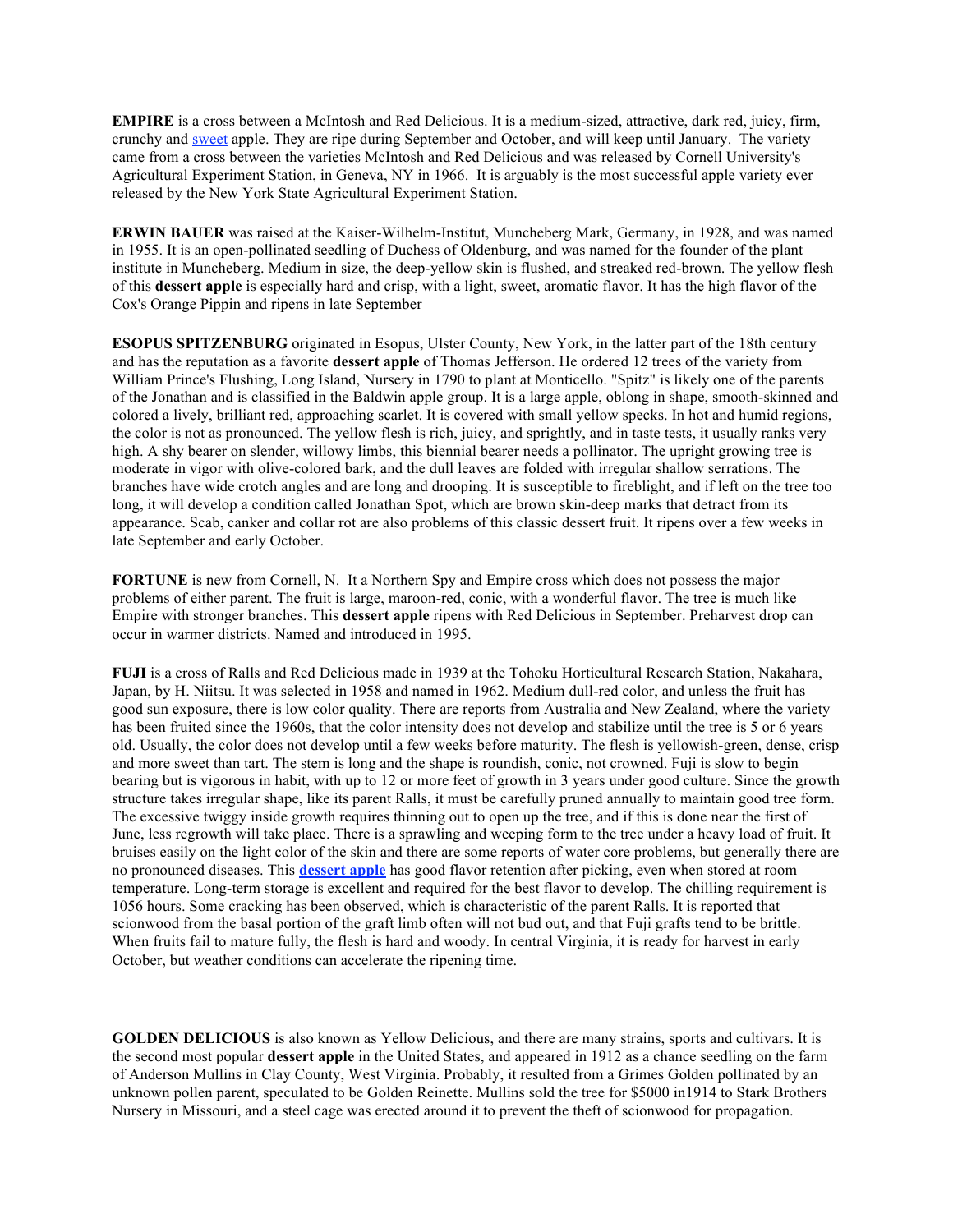Usually large and conic in shape, with golden-yellow skin, the flesh is firm, crisp, and juicy with a mild, sweet, and distinctive flavor. The skin is dry and it bruises easily. Control of its natural tendency to russet has been a major concern in commercial production. The bark is a yellowish-olive in color and the folded leaves are waved with sharp serrations. A round-headed tree with wide-angle crotches, if properly thinned, it will bear young and annually, and there are 145 to 155 days from full bloom to maturity. Self-fertile, it is an excellent pollinator for other varieties because of its multiple blooming during midseason. Thinning is necessary to produce large fruit, and the quality of fruit depends on the season.

**GOLDEN RUSSET** was known in the 18th century, and was described by Downing in *Fruits and Fruit Trees of America*, 1859. A medium-size apple, its russet skin varies from grey-green to a golden bronze with a bright coppery-orange cheek. Under favorable conditions, the skin is smooth and the shape uniform. The fine-grained, yellowish flesh is crisp with an exceptionally sugary juice. It is a tip bearer with a tendency toward biennial bearing, and for heavy crop production, cross-pollination is necessary. It exhibits resistance to scab and other fruit tree diseases. The dark, reddish-olive bark has prominent whitish lenticels, and the dull leaves are dark-green and sharply serrated. Properly stored, it will keep until April. It ripens the first week in October in Central Virginia, unless hot and dry weather accelerates ripening. Fruit will hang on the tree after leaf fall. Still considered to be one of the **best cider apples** of all time, but is also a tasty **dessert apple**.

**GRIMES GOLDEN** was found by Thomas Grimes in Brooke County, West Virginia, in 1804, near the town of Fowlersville. This town is near Wellsburg, West Virginia, where John Chapman, better known as Johnny Appleseed, and his brother established a nursery. Grimes Golden is believed to be one of the parents of Golden Delicious. Roundish or slightly oblong in form, the fruit is small to medium in size, and the skin is greenish-yellow, ripening to a clear yellow. It is sometimes roughened with yellow or russet dots. The yellowish flesh is crisp and tender, with a spicy, sweet flavor. A good all-purpose **dessert** and **cooking** apple, it contains 18.81% sugar that ferments to a 9% alcohol, and was popular for the **making of hard cider** in the Blue Ridge Mountains of Virginia. It tends to overcrop, and must be heavily-thinned to produce large fruit. The leaves are shiny and smooth, dark green in color, and heavily folded with fine serrations. Heavy pruning to remove its bushy growth will also improve fruit production. There are knobs at the base of its branches, making the limbs more resistant to breakage. Grimes Golden is self-fertile and is an excellent pollinator for other varieties. It is subject to collar rot, but is somewhat resistant to fireblight and cedar apple rust. Grimes ripens in late September and stores very well. Trees of this variety are found in abandoned orchards in Virginia, and after 50 years of neglect, are still bearing small, sooty-blotched fruit of extraordinary flavor.

**HAWAII** is a medium-sized, light-yellow skinned **dessert apple** introduced by William Silvey from Sebastopol, California in 1963. US Plant Patent number 2512. A Golden Delicious/Gravenstein cross. Eating quality is very similar to Golden's, but with a little more excitement in its flavor. Sunburns easily, so not well-suited to dwarf-sized trees. Ripens in September.

**HOOPLE'S ANTIQUE GOLD** The antique in this case refers to antique gold coloration with russeting, not the age of the variety. Found on the Hoople Fruit Farm. Some stripes against a yellow background, sometimes russeted, medium to large size. Rich, lightly aromatic flavor, juicy sweet flesh with excellent flavor.

**JONAGOLD** was developed under the test number NY 43013-1 at the New York State Fruit Test Station in 1943, and was named and introduced in 1968. It is a cross of Jonathan and Golden Delicious. There are a number of strains and cultivars, including a red sport from Belgium. The large **dessert fruit** is round, conic in shape, and the color is an orange-red blush with the hint of stripes on a yellow background. Some strains, like the Red Jonagold from Japan, will show about 75% red coloration. Some other strains are Nicobel, Jonogored and Jonica. There is toughness to the dry and bumpy skin and it has little aroma. Juicy and crisp, the creamy-yellow flesh has a sweet-tart balance of flavor that usually ranks very high in taste tests. The stalk is long and curved to one side. Jonagold is susceptible to mildew, scab and sunburn, and some winter injury can occur when excessive growth takes place. The tree is open and spreading and it is cold hardy. It is very precocious, often cropping heavily on the 3rd leaf. A triploid, a pollinator is necessary. Golden Delicious should not be used as a pollen source for Jonagold. Instead, provide Melrose, Akane, Winter Banana, Newtown (Albemarle) Pippin or the crabapple, Snowdrift. The irregular or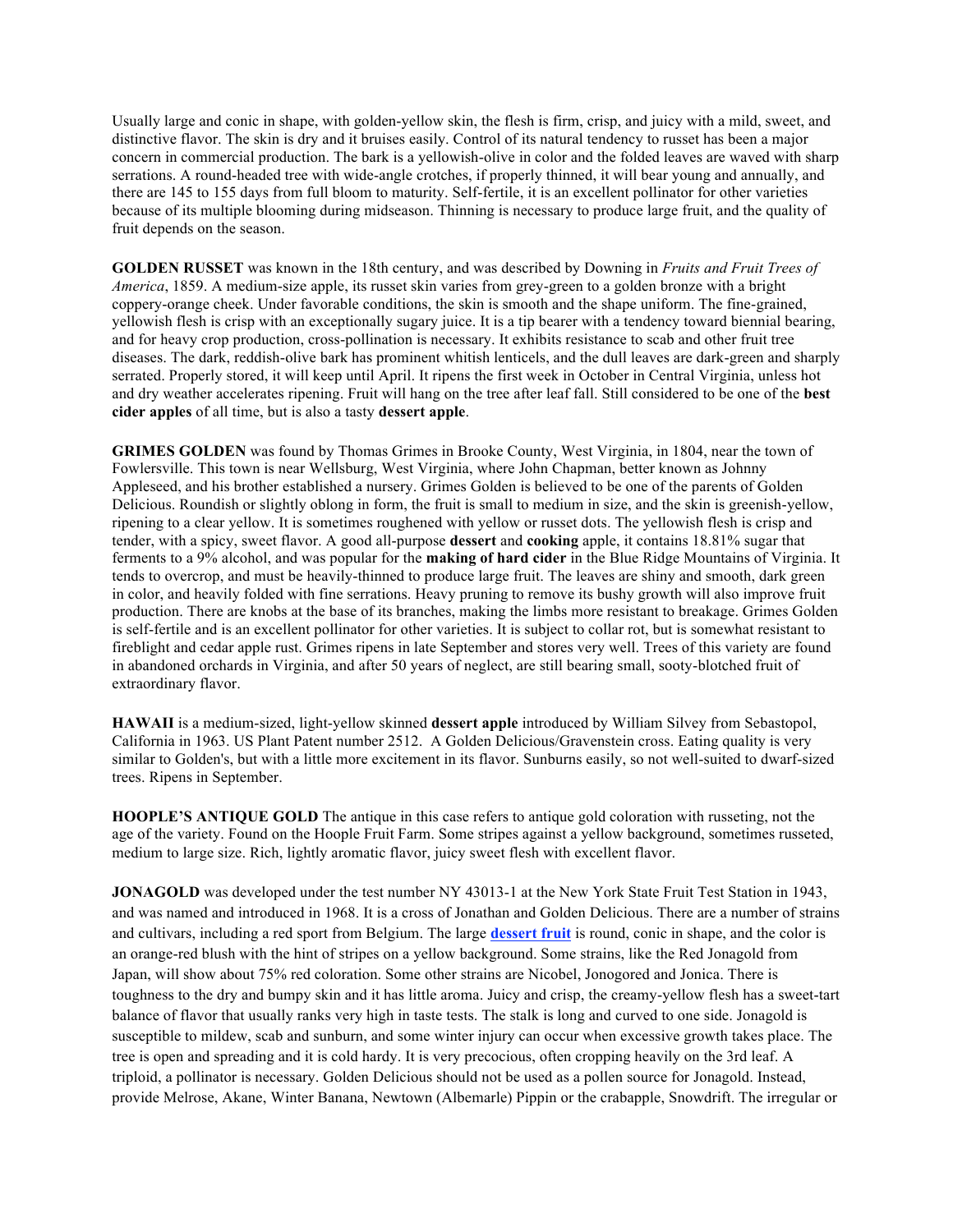uneven maturing of the fruit makes multiple pickings necessary. Generally, there are 3 or 4 pickings over 14 to 18 days. Even though Jonagold hangs well to the tree, storage life is shortened when the fruit is allowed to hang too long to increase the color.

**KIDD'S ORANGE RED** is also called Delco, for the Delicious and Cox's Orange Pippin parents, and there is a highly-colored sport called Captain Kidd. A 1924 cross from New Zealand grown by J. H. Kidd at Greytown, Wairarapa, it is medium in size and conical in shape, with yellow skin, flushed orange. It is striped scarlet and has patches of russet over the surface. In humid growing regions, the color is a dull red. The cream-colored flesh of this **dessert apple** is crisp, firm, sweet and very aromatic. Its long stem permits good spray penetration. The tree is vigorous with spreading branches and is precocious, fruiting in 4 years on EMLA 111 rootstock. Since it is very susceptible to russeting, its drab and ruddy skin distracts from its commercial value. It resists scab and mildew, but is subject to spray injury. There is some frost resistance and little preharvest drop. It ripens in September, usually just before Cox's Orange Pippin.

**LIBERTY** This disease-resistant apple has been making a major impact in the eastern U.S. Many independent taste panels have rated it the best among the resistant varieties, usually above Empire, and always rated it above McIntosh. Good well-balanced sweet-tart flavor with an attractive red skin makes Liberty competitive with "standard" apples. This apple is not just for the back yard grower but will be important for direct-sales. With consumer interest in low spray and organic produce rising, there comes a need for a high quality cultivar like Liberty.

**MCINTOSH** was discovered in 1796 by John McIntosh near Dundela, Dundas County, Ontario, Canada, and was propagated by Allan McIntosh. It was introduced and named in 1870. Medium to large in size, the pale-yellow skin is flushed and striped deep, bright, red and covered with a bloom. The white flesh, sometimes-tinged red, is fine, crisp and tender with a subacid to sweet flavor. The tartness and spiciness of the apple has become what is known as the classic McIntosh flavor, a favorite **dessert apple**. The tree sets heavy crops, is self-fertile, and blooms early. It is also a good pollinator for other varieties. It is a vigorous tree with red new bark and dull, rough, oval leaves, with shallow indistinct serrations. McIntosh ripens in September. While "Mac" remains the standard of excellence for apples in New England, it does not grow as well in warmer climates. Some offsprings are Cortland, Spartan and Empire.

**OZARK GOLD** is a cross of A1291 and Golden Delicious, developed by the Missouri State Agricultural Experiment Station, Mountain Grove, Missouri. It is a large to very large **dessert apple** with a bright-yellow, waxy skin. Usually, there is a blush on the sunny side. The flesh and flavor is similar to the Golden Delicious, but it ripens about three weeks before the Golden Delicious. It bears young, and the vigorous tree has wide crotch angle branches, but is difficult to train to a central leader structure. There is a tendency to biennial bearing, and it exhibits some resistance to diseases. It is a variety suitable for the home orchard and direct market growers.

**RED DELICIOUS, OLD FASHIONED (HAWKEYE)** ripens in September. The most popular and widely-grown apple in the United States, there are more than 300 variations of this apple under cultivation. A chance seedling found in 1872 on the farm of Jesse Hiatt of Peru, Iowa, in a known variety orchard, it was deliberately chopped down twice and then permitted to grow and fruit. It grew near a Yellow Bellflower, which is speculated to be its maternal parent, and the other parent is speculated to be the Black Gilliflower or Sheepnose. Hiatt decided to promote it as a new variety and originally named it Hawkeye. In 1893, he sent it to a competition sponsored by Stark Brothers Nursery. The paper of identification was lost, but Hiatt re-entered it in 1894, and Stark bought the rights to propagate it and renamed it Red Delicious. The Hawkeye is more striped and less pointed-nosed than modern cultivars, and some claim the flavor of the original is superior. The Standard Delicious is a green-skinned **dessert apple** with red stripes, elongated and red in color. Its white flesh is tender, fine-grained, crisp and juicy. The flavor is mild, and the aroma is distinctive. It is resistant to fireblight and cedar apple rust. Ripens in September.

**RHODE ISLAND GREENING** (also known as Burlington, Ganges, Green Winter Pippin) is an historic old American apple that originated about 1650 at Green's End, Newport, Rhode Island. At the end of the 19th century, it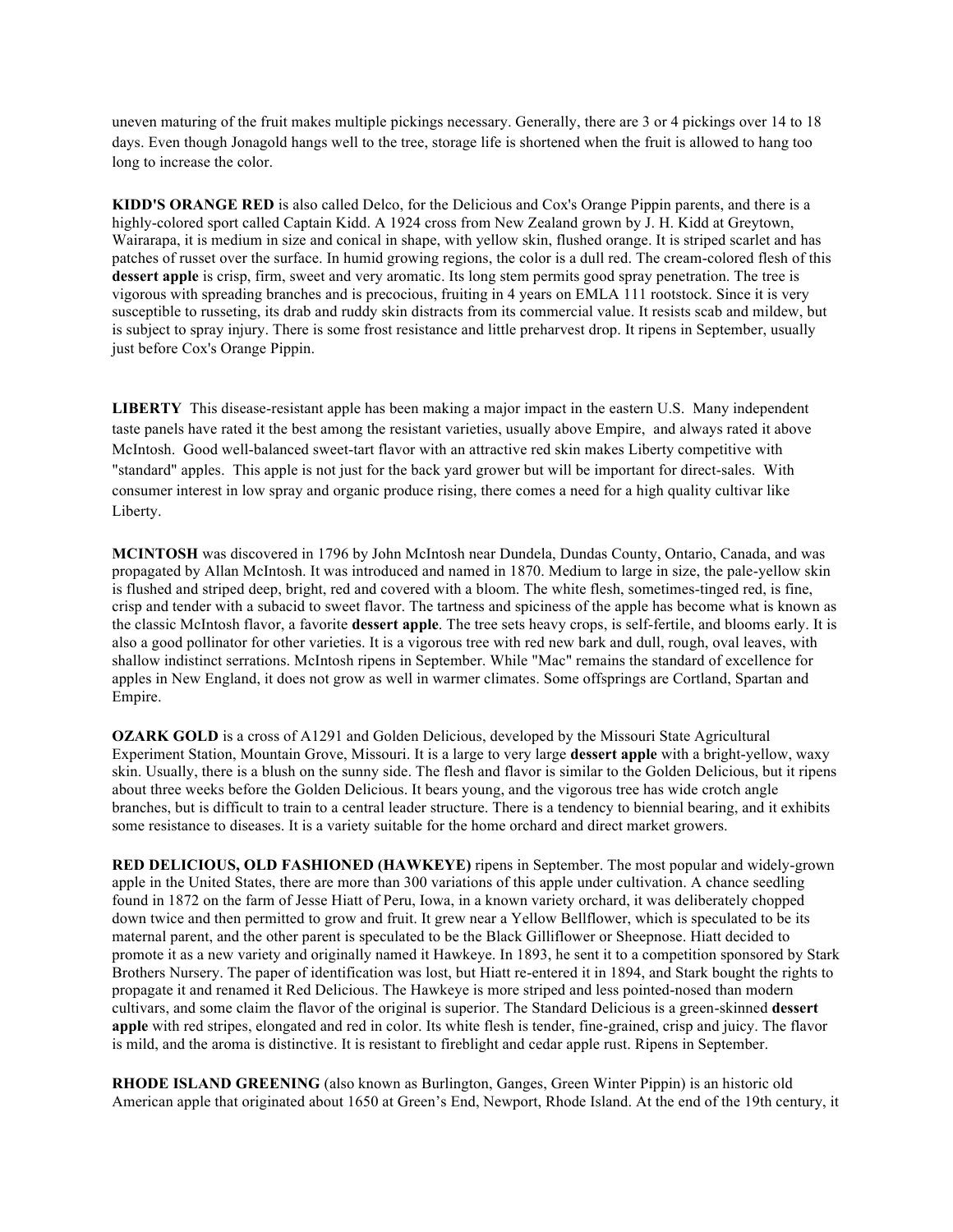was one of New York's most important commercial varieties, surpassed only by Baldwin. It is a vigorous and longlived tree but does well in the South only at higher altitudes. It is tender, crisp, juicy and quite tart, an excellent winter keeper and one of the **best cooking apples** available. It is a very fine substitute for the more commonly known Granny Smith. The fruit is large, uniformly round in shape and flattened on the ends. The dark, waxy green skin turns a greenish-yellow when fully ripe. It ripens from September to October and keeps until February or longer.

**RIBSTON PIPPIN** has the synonyms Essex Pippin, Beautiful Pippin, Formosa, Glory of York, Ribstone, Rockhill's Russet and Travers. It originated in Yorkshire, England, around 1700 as a **dessert apple**, and was grown from three apple pips (seeds) sent from Normandy to Sir Henry Goodricke of Ribston Hall at Knaresborough, in Yorkshire, in 1709. Only one seed germinated and matured. The original tree was blown down in 1810, but was propped up and lived until 1928. A seed of one of its progeny produced the Cox's Orange Pippin. The apple skin is a yellow, flushed orange, and streaked red with russet at the base and apex. The yellow flesh is firm, fine-grained, and sweet. Some tasters detect a "pear-drop" flavor, and others have compared it to fermenting cider. Irregularly shaped and sometimes lopsided, the apple is usually round to conical in shape and flattened at the base with distinct ribbing. Weather conditions during ripening cause a marbling or water coring of the flesh, and in very hot weather, the fruit will ripen prematurely. It is very slow to begin bearing, and the proper pollinators will increase the fruitfulness. Lord Lambourne has been recommended for a pollinator, as well as Adam's Pearmain and Egremont Russet. It does not need thinning; and good culture, especially attention to the soil condition, is necessary to produce good crops. Ribston Pippin has one of the highest vitamin C contents; 30.30mg/100mg. A vigorous tree with upright growth, its medium-sized ovate to oval shaped leaves are a deep green color and distinctly folded with sharp, regular and shallow serrations. The surface of the leaf is smooth and dull with a heavy pubescence. Ribston Pippin does not store well and ripens in September.

**ROME BEAUTY** has the synonyms Rome, Starbuck, Roman Beauty, and Gillett's Seedling, and is speculated to be a seedling of Westfield Seek-No-Further. It was recorded in 1848. Joel Gillett in Proctorville, Ohio, bought a number of grafted trees from Putnam Nursery in 1816. One had sprouted below the graft and Gillett gave this tree to his son. It produced large attractive apples that he named Rome, for the township. The original tree was washed away in a flood in 1860. There is a sport called Rome Beauty Double Red, a tetraploid, flatter and of higher color than the original. Medium to large in size and uniformly round in shape and fairly smooth and well-colored, the greenish-yellow skin is mottled and flushed with bright-red, which deepens to a solid-red on the sun-exposed side. It is conspicuously striped bright carmine. There are many strains and cultivars that vary in coloration. The creamyyellow flesh is coarse-textured and juicy, and the skin is tough. The stalk is long and thick and usually projects at an angle. The tree growth is narrow and upright and the bark is a reddish-olive in color. Leaves are small, shiny, lightgreen, oval and sharply serrated. Its limbs are unusually supple and are therefore less often damaged by high winds. Rome Beauty is self-fruitful and blooms late, escaping late frosts. An **all-purpose apple**; it is considered one of the **best varieties for baking.** It stores well and ripens in early October.

**RUBINETTE** is a new Cox descendant from Switzerland which can be grown in warmer districts. Fruit is medium, dull russeted yellow with a sweeter, Cox-like (complex) flavor. This **dessert apple** ripens early September. Tree is spreading and productive.

**SHIZUKA** is a new, high-**dessert quality** Golden sibling by Indo from Japan. Fruit is large, round-conic, with an attractive, medium-yellow finish. It has more sugar than Mutsu, which it resembles in growth habit (very vigorous). Stores well, perhaps to 5 months. Ripens late September. Tree is similar to Mutsu, with better bud hardiness and is resistant to blister spot. Will not pollinate other varieties.

**SPARTAN** was raised in 1926 at Dominion Experiment Station, Summerland, British Columbia, by R. C. Palmer, and was introduced in 1936. This **dessert apple** is a cross of McIntosh and Newtown (Albemarle) Pippin. Large in size and rectangular to conic in shape, it is ribbed from the base to apex. The yellow skin is almost entirely flushed a purplish-red with indistinct stripes. The surface is covered with a heavy bloom and the skin is aromatic. The very white flesh is crisp and fine-textured with a subacid flavor. Similar to McIntosh in quality and texture, it stores well, and the tree bears regular heavy crops, but the fruit is subject to premature drop and it is difficult to thin. If harvesting is delayed, the fruit develops a musty flavor in storage. Upright in growth, the tree requires generous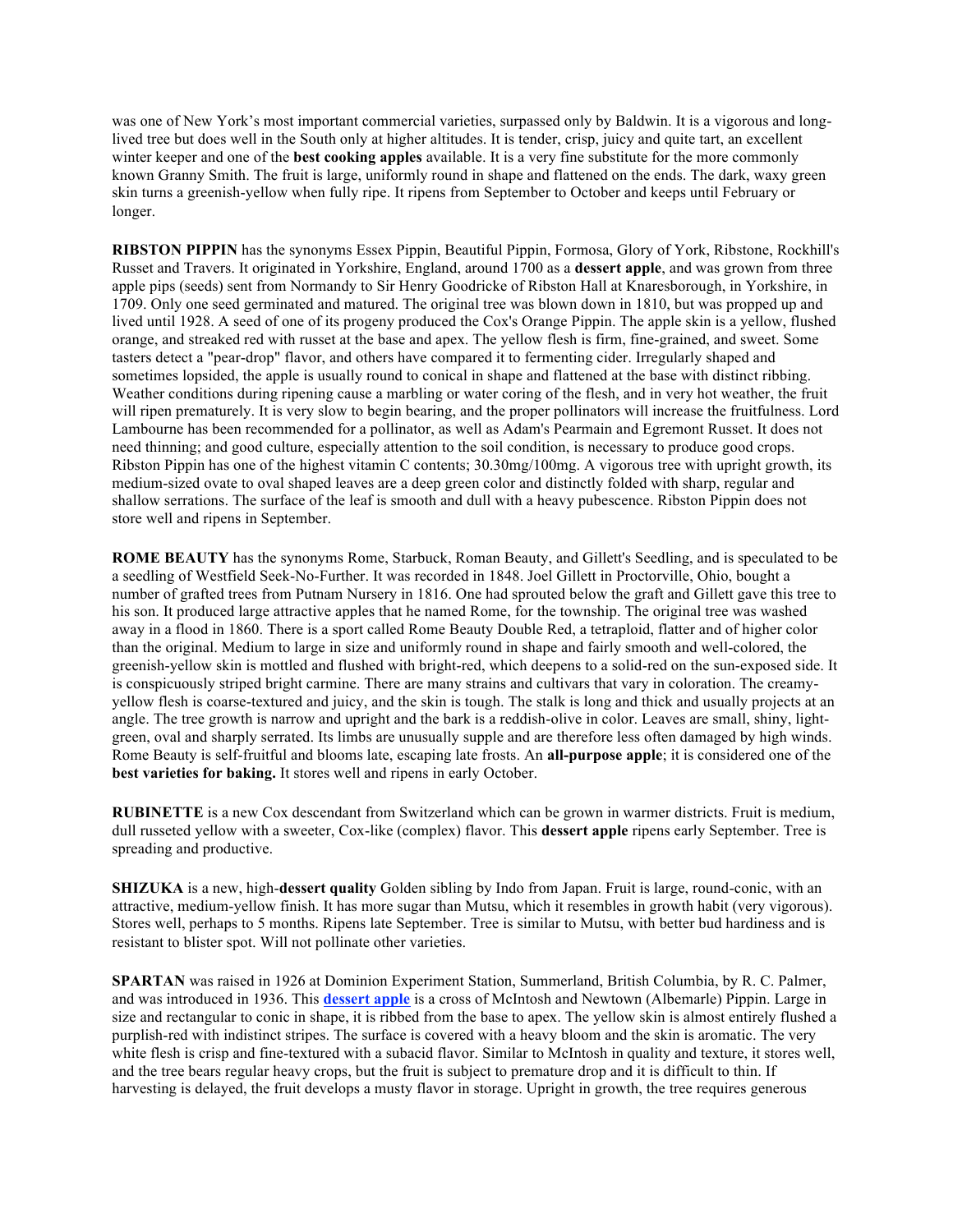feedings. It is resistant to fireblight, scab and mildew. Pollination with Lodi will increase yields, and the Spartan is a good pollinator for Jonagold. It ripens in October.

**SPIGOLD** is a vigorous triploid bred from Golden Delicious and Red Spy. It was introduced by the New York State Agricultural Station in Geneva in 1962. At one time, it was considered a replacement for the Northern Spy. A **premier dessert apple**, the background color is a pale-green that becomes greenish-yellow on ripening, with onequarter to one-half flushed purplish-red. The flesh is crisp and melting, and at the same time, sweet and sprightly. The skin is tender and smooth with some russeting, and the size is large. It is slow to begin bearing. Because of its upright growth habit, it is important that it be trained early into a spreading shape. On young trees, bitter pit can be a problem. Spigolds picked from the king bloom will fill a bushel box with only 35 to 40 apples. The stem is long, stout, and projects from one side. Spigold blooms late and tends to biennial bearing. It will store well and ripens in late September in Virginia.

**SUNTAN** A relatively new dessert apple, slightly sweet, almost nutty flavor, firm coarse texture, similar in texture and flavor to the cox, perhaps with a more acid bite. The skin is dry, autumnal orange, red over gold with russet patches. It is picked in mid October and needs to be left to mature, ready to eat in mid December. 'Suntan' was raised in 1955 at East Malling, Kent and given its RHS Award of Merit in 1980. Parentage: Cox's Orange Pippin X Court Pendu Plat.

**TOMPKINS COUNTY KING** has the synonyms Flat Spitzenburg, King, King Apple, King Apple of America, Toma Red, Tommy Red, Tom's Red and Winter King. It is thought to have come from near Washington, Warren County, New Jersey, and brought to Tompkins County, New York, by Jacob Wycoff in 1804, who called it King. It was renamed King of Tompkins County about 1855. Another report is that it originated with a Thomas Thacker in Warren County, New Jersey. Large in size and rectangular to truncate-conic in shape, it is ribbed at the eye and on the body. The yellow skin is flushed a pale-red with darker red stripes and white or russet dots. The stem cavity is also russeted. The yellow flesh of this **dessert apple** is rather coarse, but crisp and tender, with a subacid, sweet and aromatic flavor. The skin has a greasy finish, like Black Twig, especially after storage. Vigorous and spreading, the tree grows naturally small, and the shiny leaves are highly folded with sharp, closely set serrations. It is susceptible to fireblight. The limbs grow nearly horizontal with many crossing branches. A pollen sterile triploid, it will not pollinate other trees, but it is partially self-fertile. Known for setting a crop under adverse conditions, Tompkins County King ripens in September.

**WALTANA** Though never officially patented, the Waltana is generally regarded by Humboldt County apple growers as Etter's best and most important variety. It takes a long hot growing season to ripen on the tree, finishing here in late October to November. Growers in cooler coastal climates, however, have successfully finished the Waltana off the tree. The beauty of this apple is its ability to keep in good shape under primitive storage conditions until the following summer. An excellent all-purpose (dessert, pie, cider, etc.) variety, Waltana deserves recognition as one of the world's finest winter-keeping apples. It was Albert's younger brother Walter (1882 - 1946) who first recognized - and then championed - the excellence of this apple. He named it after himself and his wife, registered the trademark with the state, and top-worked a small commercial orchard to his personal variety. Well past their prime now, many of Walter's original trees are nevertheless still producing decent (except for the "worms") fruit crops. The Waltanas on these old trees are red-striped over a greenish yellow background; younger, more open trees produce fruit that is almost all red when fully ripe. Like Etter's Gold and Northern Spy, Waltana is a seedling of Wagener. Its pollen parent was probably the old English variety Manx Codlin.

WHITE WINTER PEARMAIN is also known as Cambellite, Campbellite, White Pearmain, Griffin's Pearmain in Texas, and Winter White Pearmain. There is confusion about the history, and uncertainty on its American origin and distribution. It is speculated to be of eastern United States origin, and was recorded in 1849, but others claim it is an English apple that dates to 1200 A.D. Medium in size and round to conical in shape, the pale-yellow skin is flushed irregularly a brownish-red and covered with russet dots. The skin is waxy and tough. The yellowish-white flesh of this **dessert apple** is crisp, juicy and tender with a subacid flavor that approaches being sweet. The moderately vigorous tree has oval, medium-sized and medium-green leaves folded and reflexed. The serrations are sharp, regular and shallow. The tree grows tall and upright, and the bark is a dark-red on new growth with numerous lenticels. A low chill variety that is an excellent pollinator for other varieties, it ripens in late September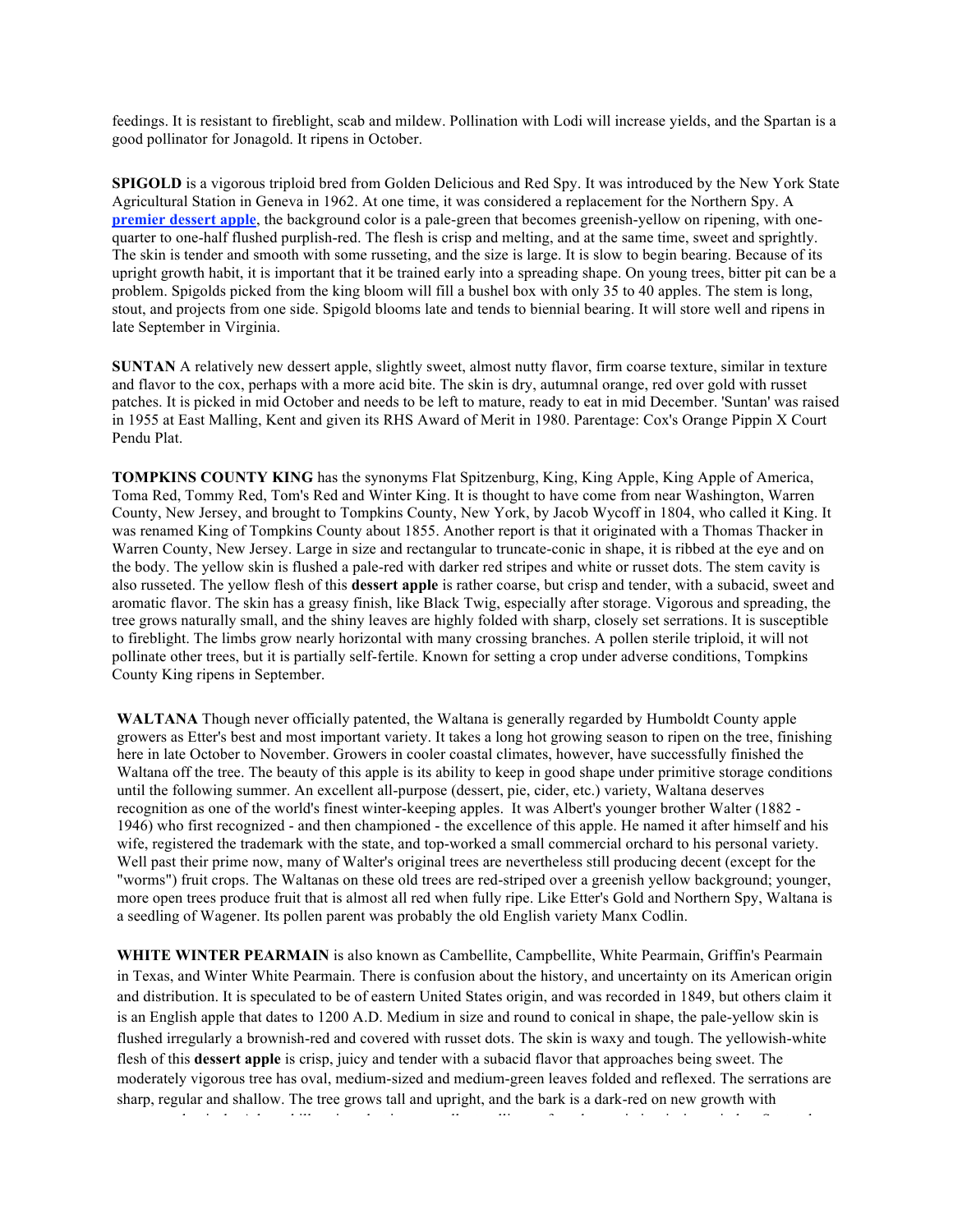numerous lenticels. A low chill variety that is an excellent pollinator for other varieties, it ripens in late September and early October.

**YELLOW BELLFLOWER** is a medium to very large, pale-yellow apple from early 19th century. Oblong conic shape, good keeper, bruises easily, excellent culinary variety. Originated in New Jersey and was considered an old variety in 1817. Large to medium in size, of a delicate lemon-yellow skin color with conspicuous white or russet dots, and blushed a red or red-orange on the sun-exposed side. The cream-colored flesh is crisp and tender with a sweet subacid flavor. It is juicy and aromatic. Considered a high quality **apple for pie and sauce making**, storage improves its use as a dessert fruit. It is also an excellent **cider variety**, because it contains 13.61% sugar, which ferments to 6+% alcohol. It is speculated to be the mother of Red Delicious. Susceptible to scab and bruises easily. The tree grows tall and vigorously with spreading growth. The bark is yellowish in color, and the apple stores well. Tendency to biennial production. Ripens late September and early October.

Much of the above information was copied from the Vintage Virginia Apple site. http://www.vintagevirginiaapples.com/index.html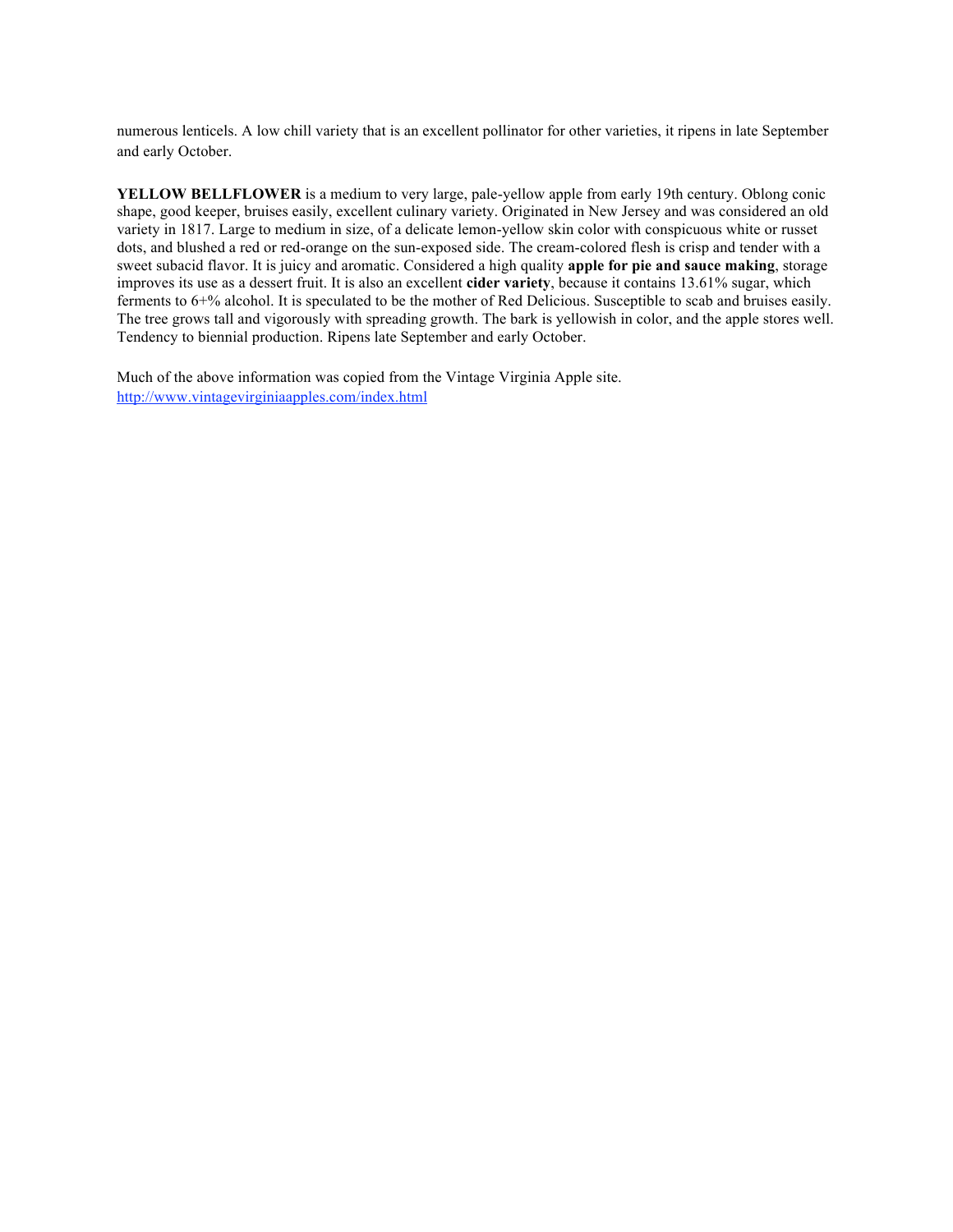Much of the above information was copied from the Vintage Virginia Apple site. http://www.vintagevirginiaapples.com/index.html

The following information comes from Ram Fishman's Greenmantle web site. The Redwood Empire Chapter is going to try to grow several of the Albert Etter varieties that are available for propagation such as Pink Pearl.